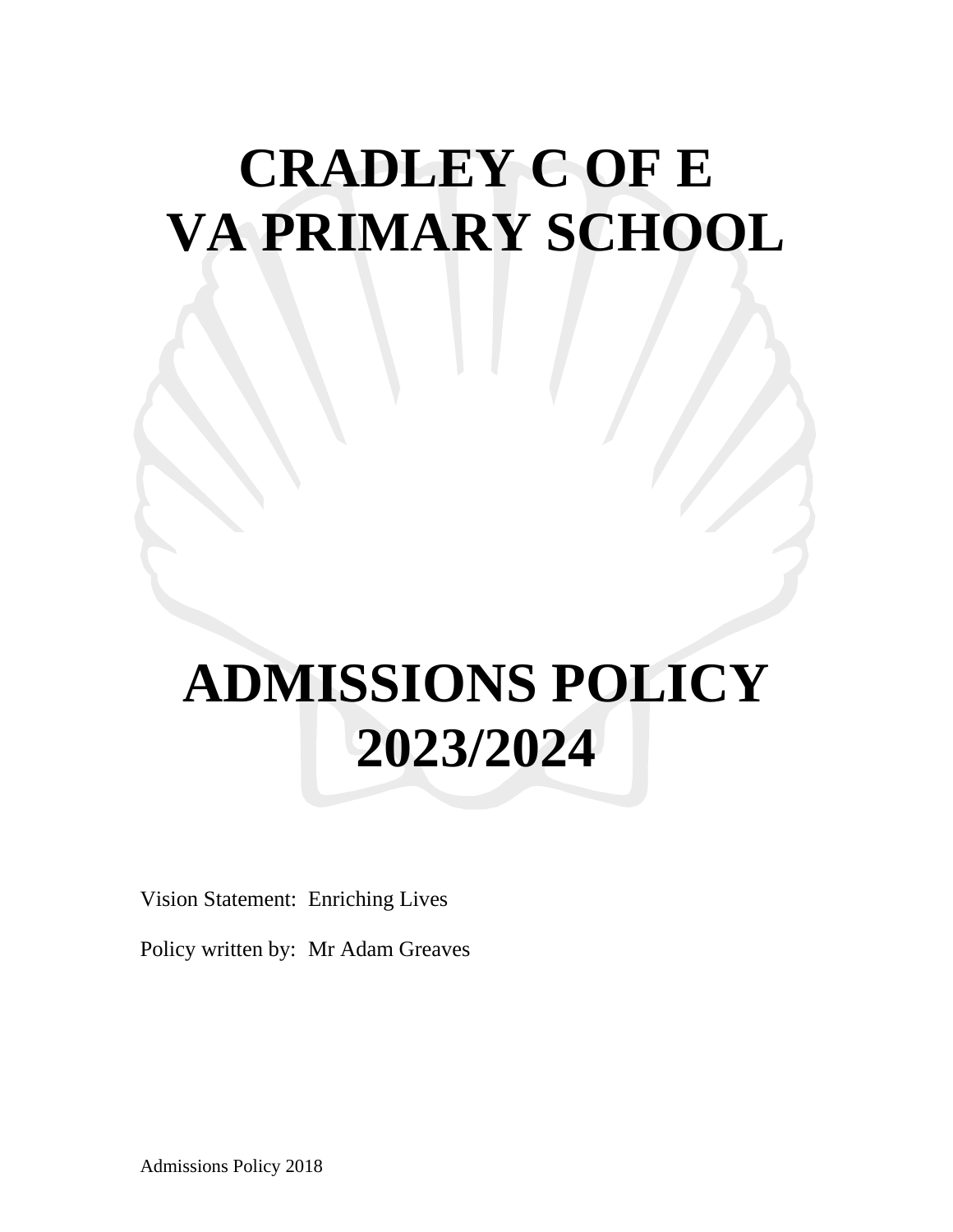| Dates                |          |            |          |          |           |
|----------------------|----------|------------|----------|----------|-----------|
| Written              |          | November15 |          |          |           |
| Reviewed             | May 2012 |            | May $18$ | May 18   | May $20$  |
| Amended              |          | November17 |          |          | Oct 22    |
| Next Review May 2015 |          |            | May $20$ | May $20$ | Autumn 24 |

## **CRADLEY C of E VA PRIMARY SCHOOL**

#### **ADMISSIONS POLICY AIMS AND OBJECTIVES**

- 1.1, School admission arrangements should work for the benefit of all parents and children. The arrangements should be as simple as possible for parents to use, and help them to take the best decisions on the school for their children.
- 1.2, The arrangements enable parents' preferences for the schools of their choice to be met to the maximum extent possible.
- 1.3, Admission criteria are clear, fair and objective, for the benefit of all children including those with special needs or with disabilities.
- 1.4, Admission arrangements contribute to improving standards for all pupils.
- 1.5, Parents have easy access to helpful admissions information.
- 1.6, Local admission arrangements achieve full compliance with all relevant legislation and guidance – including on Key Stage 1 class sizes and on equal opportunities – and take full account of the guidance in this code.
- 1.7, Admissions to Cradley are under the control of the Governing Body. The criteria for allocating places are set out in the Herefordshire Council booklet Admissions and Transfers to Schools which is reviewed and published annually.
- 1.8, The agreed admission limit for Cradley Primary School is 17 children per year group.
- 1.9, Parents wishing to apply for a place do so on one of two forms. PA1 and the In Year Transfer Application Form.

#### 2, **Form PA1 Admission of a Four Year Old to An Infant or Primary School**

2.1, Form PA1 is used when a child first starts school. Forms are issued by and should be completed and returned to Herefordshire Council.

Admissions Policy 2018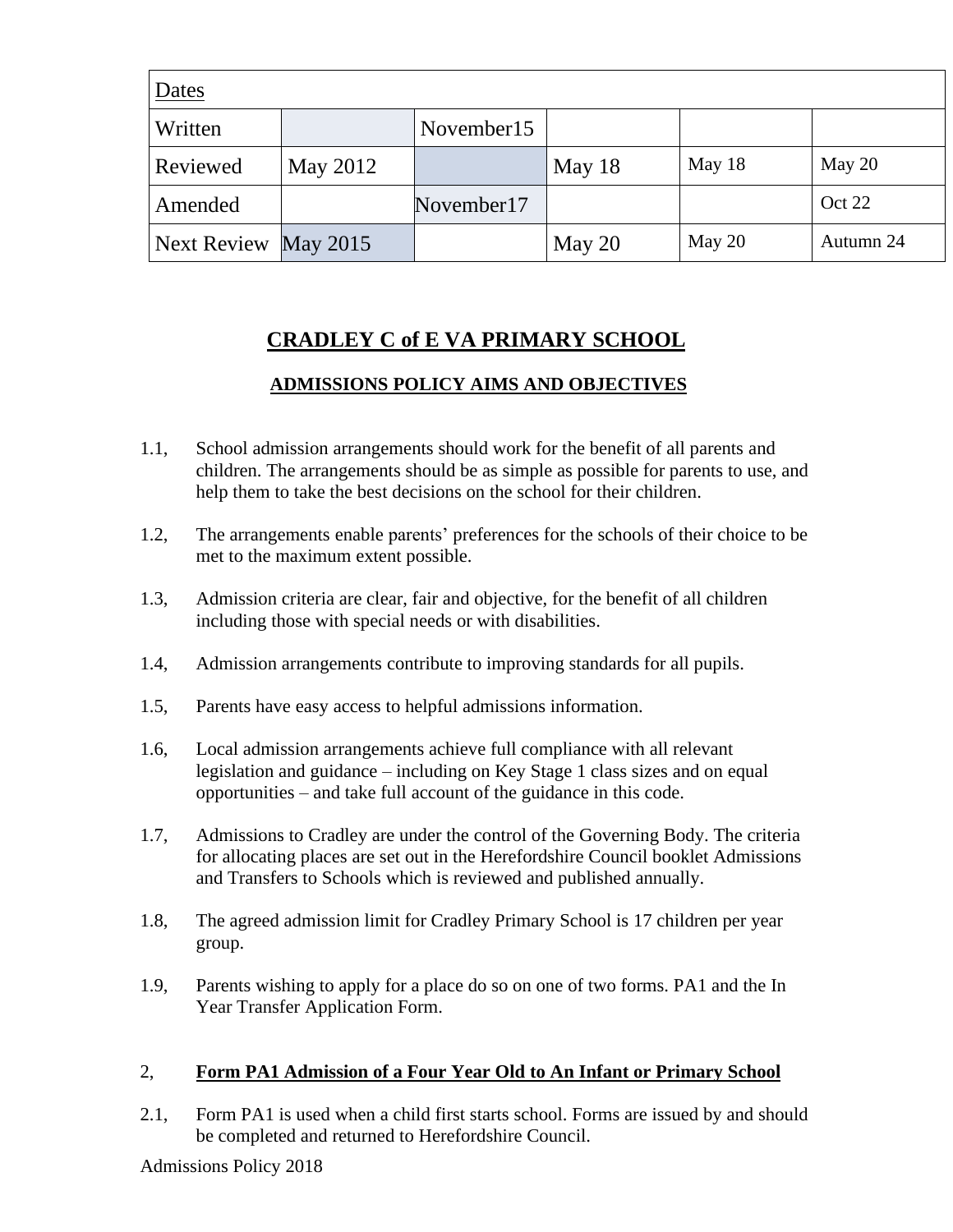- 2.2, The agreed number of places in the reception year is 17 (Planned Admission Number). In allocating the places the Council will follow their published criteria – found in the Admissions and Transfers booklet. Parents should also refer to this document for relevant dates as to when applications should be made.
- 2.3, Parents who are refused a place for their child at Cradley Primary School have the right to appeal to an independent appeals committee of the governors. Full details would be provided by the Council as part of their normal admissions procedure.
- 2.4, It is the agreed policy of the governors that all 4 year olds should be encouraged to take their place from the  $1<sup>st</sup>$  September in the academic year in which they are 5. However, the governors acknowledge the rights of parents to take places at the beginning of the term in which the child is 5. Governors also acknowledge the rights of parents of Summer born children to defer their admission to school until the September following their 5th birthday Where a parent requests their child is admitted out of their normal age group, the governors are responsible for making the decision on which year group a child should be admitted to. They are required to make a decision on the basis of the circumstances of the case and in the best interests of the child concerned. There is no statutory barrier to children being admitted outside their normal age group, but parents do not have the right to insist that their child is admitted to a particular age group.
- 2.5, Prior to starting school there will be a parents' meeting and class visits from the reception teacher. The Cradley Primary School Early Years Policy refers to the matter.

#### 3, **In Year Transfers (Other than at Normal Age for Admission).**

- 3.1, There is a direct interface between any In Year Transfer scheme and the "In Year Fair Access" protocol. The "In Year Fair Access protocol" is designed to handle, in a professional way, all In Year Transfers that are not straight forward. This will include children who have been permanently excluded, children attending PRUs integrating back into mainstream education, traveller children, children with SEN (but without statements), children who display behavioural difficulties, "serial" movers (children who have been transferred at least twice before without an address change reason) etc.
	- $\Box$  Parent/Guardian determines preference school by visiting and researching local schools
	- $\Box$  Parent/Guardian and current school completes application
	- $\Box$  Parent/Guardian submits application to preferred school
	- $\Box$  The Admissions Authority for the school informs parents/carer of the outcome within 10 school days assuming the application is straightforward.
	- $\Box$  If application is not straightforward the Headteacher of the school may advance the application to the Local Authority for consultation under the In Year Fair Access Protocol – a decision will be made within 20 school days.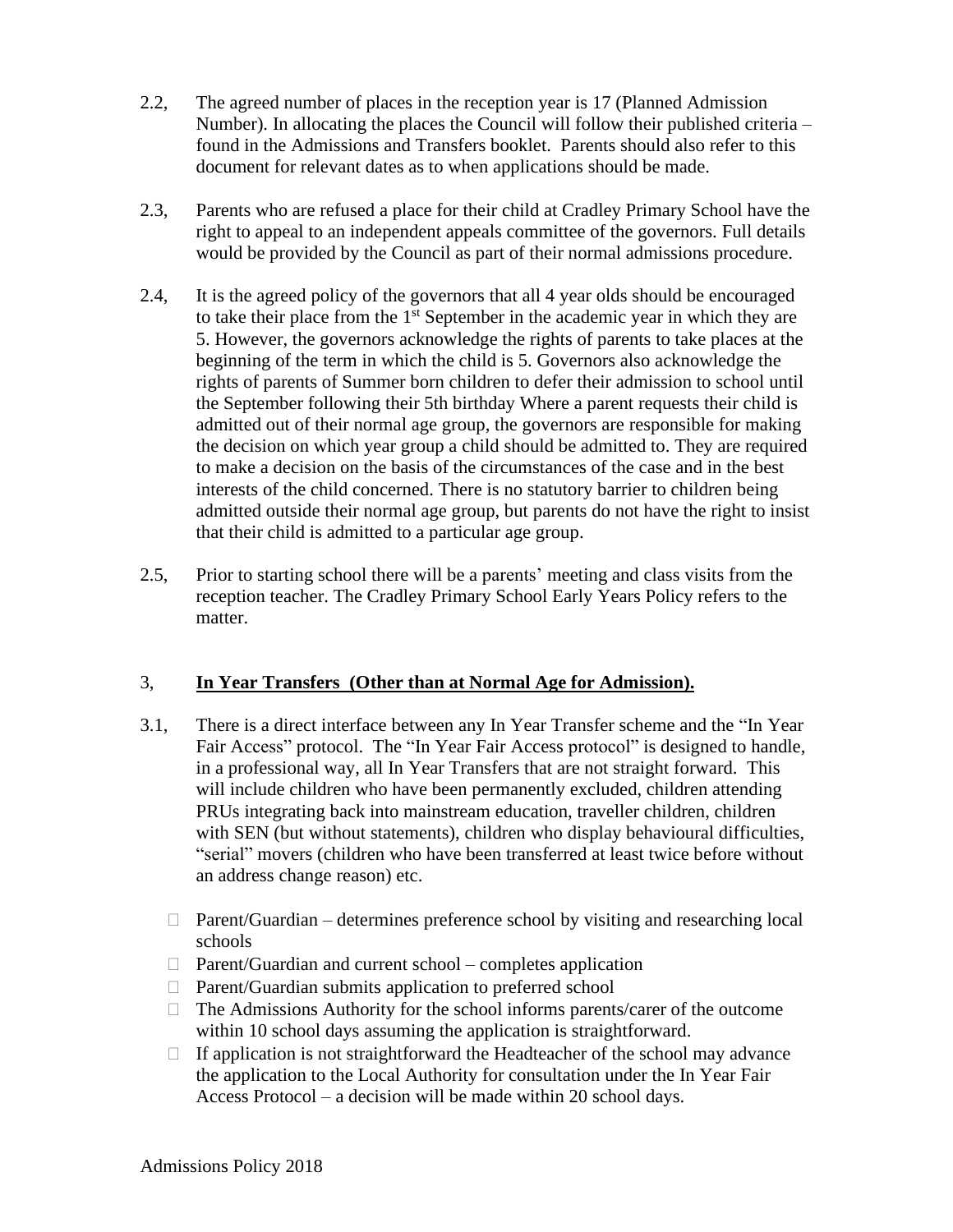- $\Box$  If you are refused a place at your preferred school, you will be offered the opportunity to appeal against the decision. How to appeal will be detailed in the refusal letter.
- 3.2, The In Year Transfer scheme will impact upon all maintained schools within Herefordshire and subsequently upon any parent or guardian (from within and outside Herefordshire) seeking an in year transfer into these schools. All applications will be dealt with in a consistent and fair manner
- 3.3, If it is not a straight forward application, the Admissions Team will forward details to the In Year Fair Access Panel to consider and make a decision within the 20 days and inform the parent/guardian of the outcome.
- 3.4 In the event of a service family applying for a place the admissions authority must allocate a place in advance of the family arriving in the area (as long as one is available), provided the application is accompanied by an official letter that declares a relocation date. Admission authorities must not refuse to process an application and must not refuse a place solely because the family do not yet have an intended address, or do not yet live in the area; use the address at which the child will live when applying their oversubscription criteria, as long as the parents provide some evidence of their intended address.
- 3.5 In the event of over subscription children should not be refused a place at their chosen school but should be placed on a waiting list.

#### 4, **Oversubscription Criteria**

- 4.1, If there are too many applications for places, the Governors will decide which children would be offered places at Cradley Primary School according to the following admissions criteria, taken in order.
- 1. Looked After children and previously children and those defined by the School Admissions Code 2021 as being previously looked after children.
- 2. Children with an Educational Healthcare Plan that names the school.
- 3. Pupils whose home address is within the catchment area of the school as defined by the LA and who have a sibling in school at the time of entry.
- 4. Pupils whose home address is within the catchment area of the school as defined by the LA and who request a Church place supported by the appropriate Vicar / Rector / Minister. Faith in this context is defined as being an adherent to the Christian Trinity.
- 5. Pupils whose home address is within the catchment area of the school as defined by the LA and who have the 'shortest available walking route to school'.
- 6. Pupils who have attended Cradley Nursery in the academic year before an application is made.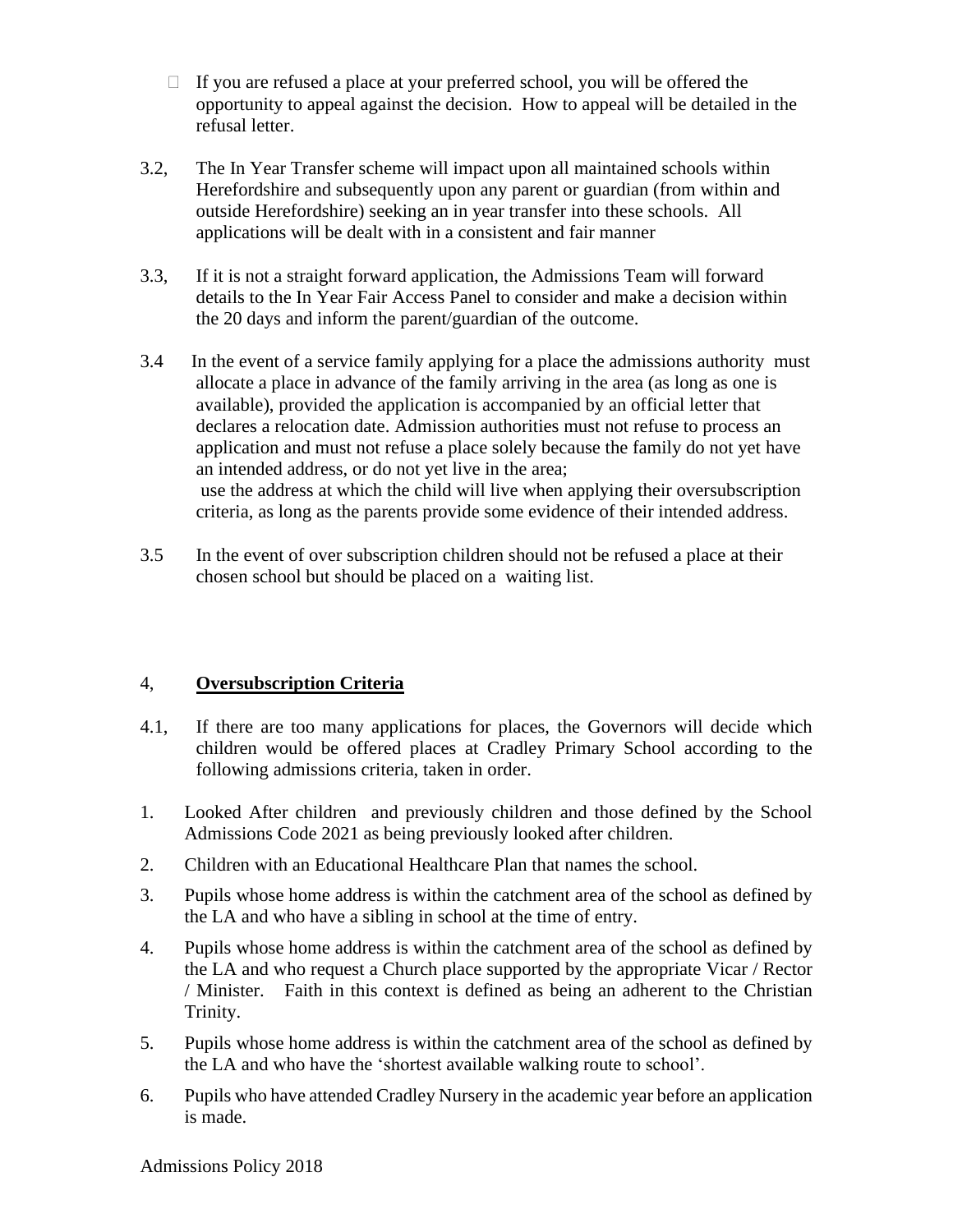- 7. Pupils whose home address is outside the catchment area of the school as defined by the LA and who have a sibling at the school
- 8. Pupils whose home address is outside of the catchment area of the school as defined by the LA and who request a Church place supported by the appropriate Vicar / Rector / Minister. Faith in this context is defined as being an adherent to the Christian Trinity.
- 9. Pupils whose home address is outside the catchment area of the school as defined by the LA but who live nearest by the 'shortest available walking route' as defined by the LA

Please note that

- 'Church' is taken as meaning an organised body subscribing to the doctrine of the Trinity, which is either a member of the local Christian Council / Council of Churches or affiliated to 'Christians together in England'.
- 'shortest available walking route to school' is determined by the LA using computer assisted OS maps and post codes to ensure accurate measurement. This measurement will simply be used to differentiate between candidates who fulfil these criteria in the event of oversubscription, rather than being a requirement under the criteria itself.
- 'Parents' include all those who have a parental responsibility for a child as set out in the Children Act 1989. Where responsibility is shared, the person receiving Child Benefit is deemed to be the parent responsible for completing application forms and whose address will be used for admission purposes.
- 'The Home Address' will be the address used for correspondence related to where 'Child Benefit' is paid. In cases where there is doubt of the home address, or where a child lives between two homes (split families) or other relevant circumstances, proof of the home address must be provided to the school to confirm the address on the application form. Home address will be the addressthat complies with the above at the closing date for applications set by the Local Authority.
- sibling' is defined as:
- A full or half brother or sister
- A step brother or step sister
- An adoptive brother or sister
- Children of parents who are married or cohabiting, where the parents and children live together in the same family household.
- 4.2, The closing date for applications, set by the LA, is in January preceding the relevant academic year. Subsequent to this date the Governors will allocate places in accordance with the admission policy. If a place is refused, then under the l996 Education Act, a parent has the right of appeal, for which application should be made in writing to the School Governing Body.

#### 5, **Addendum: Church Places Criteria**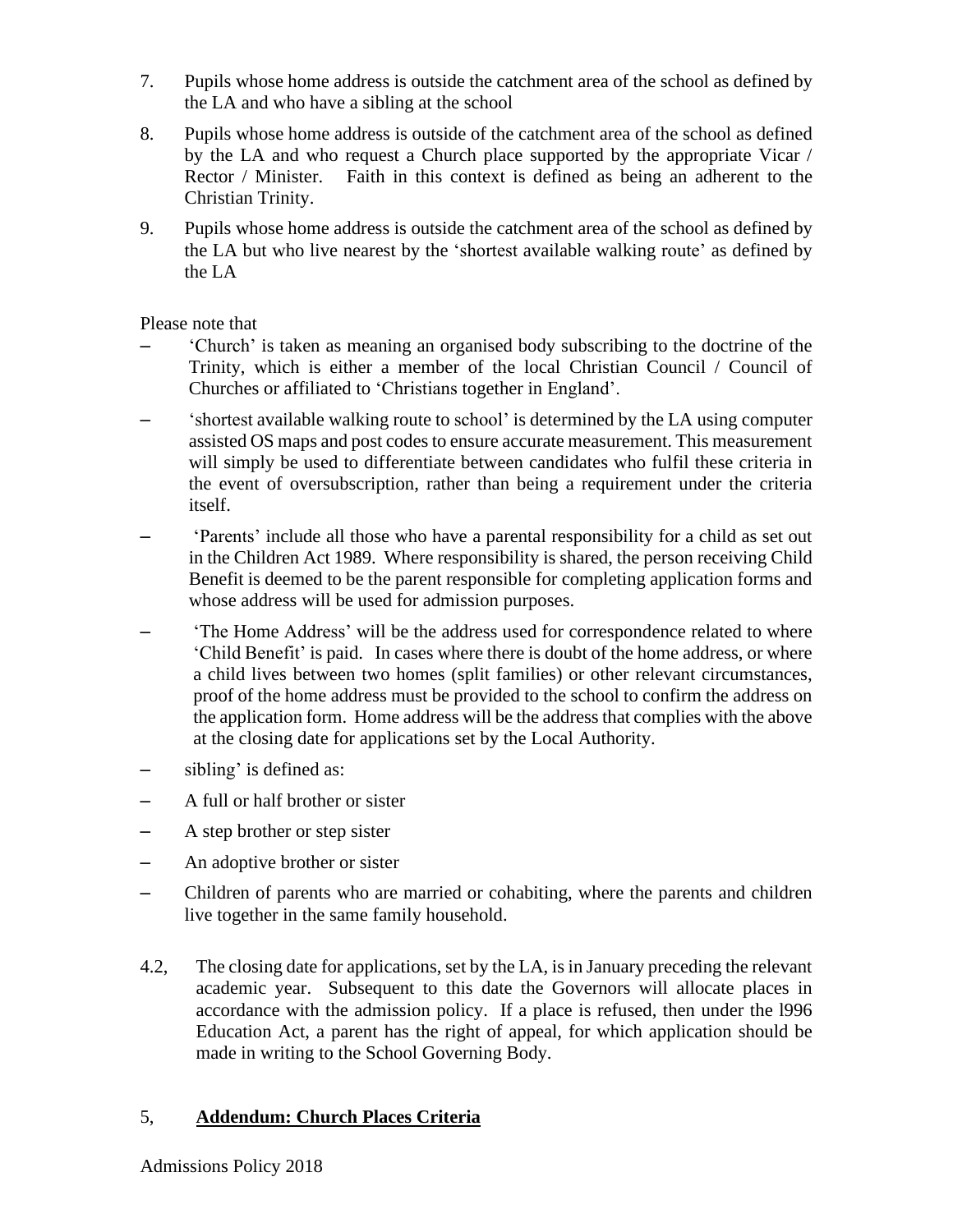- 5.1, The following extract adapted from the National Society's admissions advice is an additional explanation that the DBE (Diocesan Board of Education) would like highlighted to Governors and prospective parents of how Church places are defined and determined:
- 5.2, National context: On 14 March 2006, the Archbishop of Canterbury asked the Church to find "some simple objective criteria, applicable across the country, for admissions; and, to avoid misunderstanding, some clear public commitment in the whole sector to guarantee places for local children and for children of other faith backgrounds". The Hereford Diocesan Board of Education has responded by recommending the following criteria and understandings which have been adopted by this school's Governing Body.

#### **Christian commitment – "faith priority" places**

- 1. **Baptism** is the basic criterion for the identification of the children of practising Christian families. **Thanksgiving for the Gift of a Child** could also be taken into account for those Christians who do not practise infant Baptism. However, that will not normally be enough on its own, if over-subscribed schools are going to be able to distinguish those most clearly admissible on faith grounds. There needs also to be some evidence of Christian commitment and practice for those seeking admission on the basis that they are of the faith of the school.
- 2. We operate, therefore, a three-tier stratification for faith-based places:
	- $\Box$  known to the church
	- $\Box$  attached to the church and
	- $\Box$  at the heart of the church.
- 3. Applicants for a faith priority place will be asked to identify themselves as being: known to the church; or attached to the church; or at the heart of the church. The period in question will normally be the past two years. Applicants new to the area would need to provide evidence from a previous church or churches.
- 4. An applicant **'known to the church'** will not be a frequent but probably an occasional worshipper, someone who is perhaps known through a family connection, or one or more of whose family would be involved in some church activity, such as a uniformed or other church organisation.
- 5. An applicant **'attached to the church'** will be a regular but not frequent worshipper, by which is meant (for example) one who usually attends a monthly family or church parade service or is regularly involved in a weekday church activity including an element of worship.
- 6. An applicant **'at the heart of the church'** will be a regular worshipper. This might normally mean one who worships usually twice a month. To accommodate difficult patterns of work and family relationships account will be taken of week-day worship. **The worshipper could be the child** for whom application is made or one or both parents.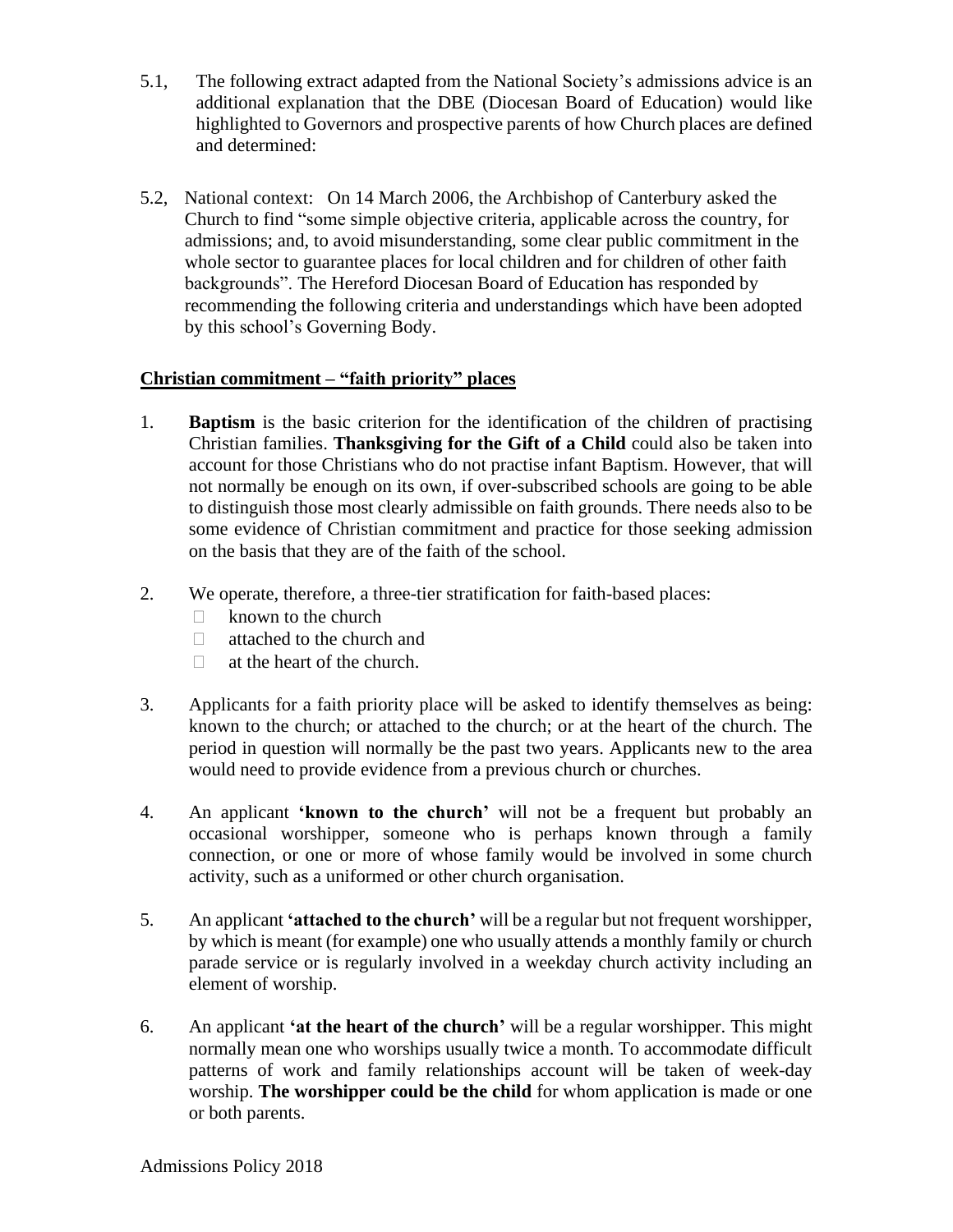7 **In the event that during the period specified for the attendance at worship the church has been closed for public worship and has not provided alternative premises for that worship, the requirement of these admission arrangements in relation to attendance will only apply to the period which the church or alternative premises have been available for public worship.**

#### **Application form and church reference**

- 7. Applicants for faith priority places will need an application form (available from the school website or the school office) to give evidence of their Christian commitment.
- 8. Christian applicants should give evidence that the child for whom a place is sought has been baptised or had a service of Thanksgiving for the Gift of a Child. A copy of a certificate of Baptism or of a service of Thanksgiving should be included if possible with the application.
- 9. There needs to be confirmation through a worship community reference of applicants' claims, where they are applying on a faith priority basis. This reference will simply confirm or reject the objective facts as proposed by the family: this family is known to the church; this family is attached to the church; this family is at the heart of the church.
- 10. Once the reference is available to the governing body of the school it becomes objective evidence for the admissions committee in forming their judgement on the application. The same will apply in the case of any subsequent appeal or adjudication.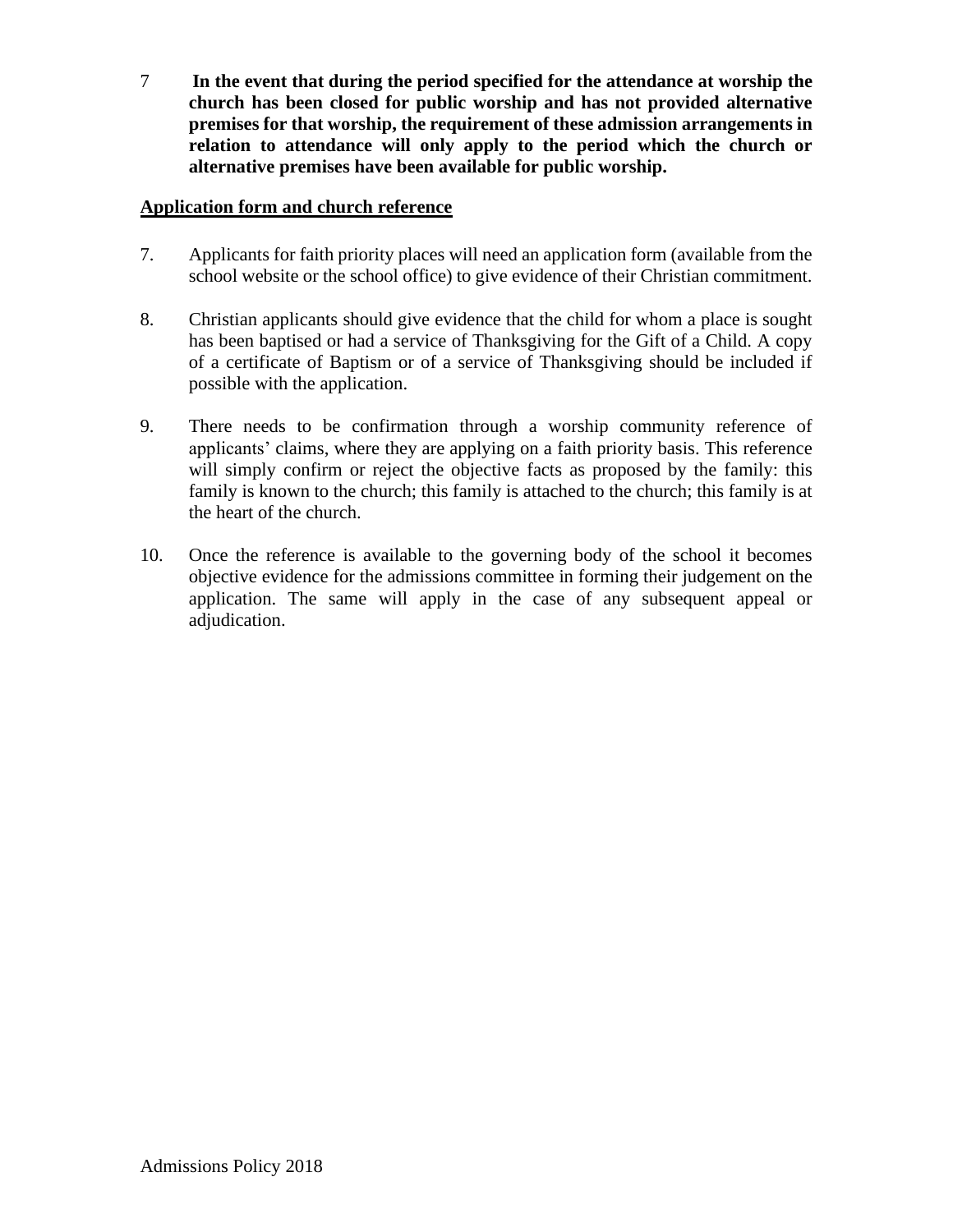| <b>Church Place Information Form</b>                                                                                                                          |  |                          |                                                                                                                                             |                     |     |                                             |  |
|---------------------------------------------------------------------------------------------------------------------------------------------------------------|--|--------------------------|---------------------------------------------------------------------------------------------------------------------------------------------|---------------------|-----|---------------------------------------------|--|
| <b>Full Name of Child</b>                                                                                                                                     |  | <b>Christian Name(s)</b> |                                                                                                                                             | <b>Surname</b>      | M/F | Date of<br><b>Birth</b>                     |  |
| <b>Address</b><br><b>Post Code</b>                                                                                                                            |  |                          |                                                                                                                                             | <b>Telephone No</b> |     | <b>No of Years</b><br>at this<br>address    |  |
| Name of Parent(s) or other legal guardians                                                                                                                    |  |                          |                                                                                                                                             |                     |     | Date for<br>which<br>application<br>is made |  |
| <b>Names of</b><br>- at present<br><b>brothers</b><br>or sisters<br>attending<br>this school<br>- in the past<br>Number of<br>younger<br>brothers<br>/sisters |  |                          |                                                                                                                                             |                     |     | <b>Class</b>                                |  |
| <b>Primary school or present</b><br>secondary school attended                                                                                                 |  |                          |                                                                                                                                             |                     |     |                                             |  |
| <b>Church attended</b>                                                                                                                                        |  |                          |                                                                                                                                             |                     |     |                                             |  |
| How long has your family<br>attended this church?                                                                                                             |  |                          |                                                                                                                                             |                     |     |                                             |  |
| <b>Name of Priest or Minister</b>                                                                                                                             |  |                          |                                                                                                                                             |                     |     |                                             |  |
| On how many Sundays in<br>the year are services held<br>in the Church you attend?<br>How many of these<br>services does your<br>family normally attend        |  |                          | What is your denomination? (please tick)<br><b>Church of England</b><br><b>Baptist</b><br><b>Methodist</b><br><b>United Reform</b><br>Other |                     |     |                                             |  |

 $\mathsf{r}$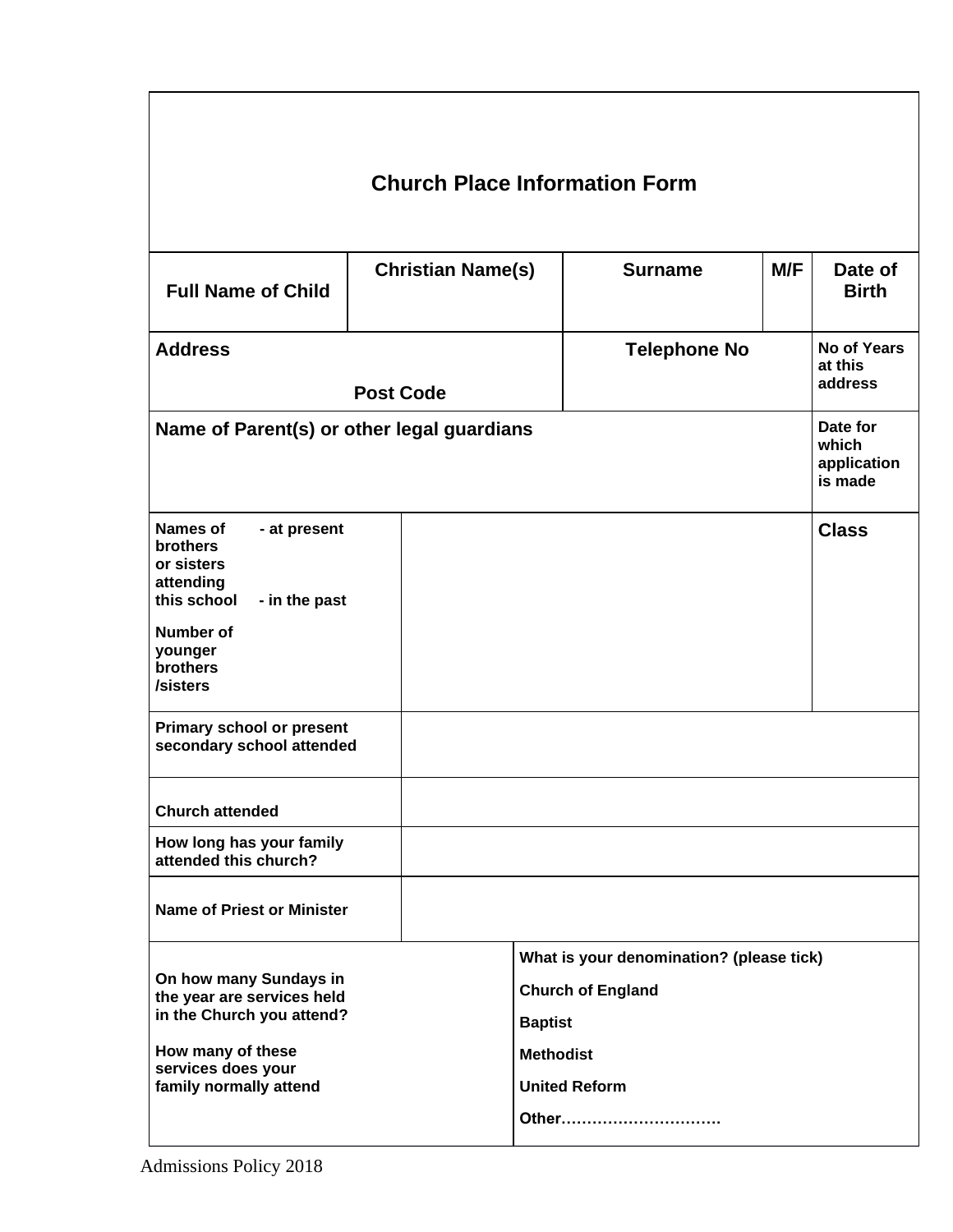#### **Information relating to your child:**

**Has your child been baptized or dedicated? Please give details of the year and church.**

**Church…………………………………………………………………………………………… Year………………………**

#### **Please note :**

**In the event that during the period specified for the attendance at worship the church has been closed for public worship and has not provided alternative premises for that worship, the requirement of these admission arrangements in relation to attendance will only apply to the period which the church or alternative premises have been available for public worship. Family Involvement with the Church**

*Identification of your involvement with the Church. Please tick one of the appropriate definitions*

#### **1. At the heart of the Church**

[A regular worshipper. At least twice a month (including weekdays). The worshipper could be the child for whom application is made, or one or both parents.]

#### **2. Attached to the Church**

[A regular but not frequent worshipper (eg once monthly at family service or Church parade) or is regularly involved in a weekday church activity including an element of worship.)

#### **3. Known to the Church**

[Not a frequent worshipper but attend occasionally, eg Christmas, Easter, Harvest Festival. Perhaps known to the Church through a family connection or where one or more of the family are involved in some church activity, such as uniformed or other church organization]

*Please add any comments which you wish to be considered:*

| <b>Signature of</b> |  |
|---------------------|--|
|                     |  |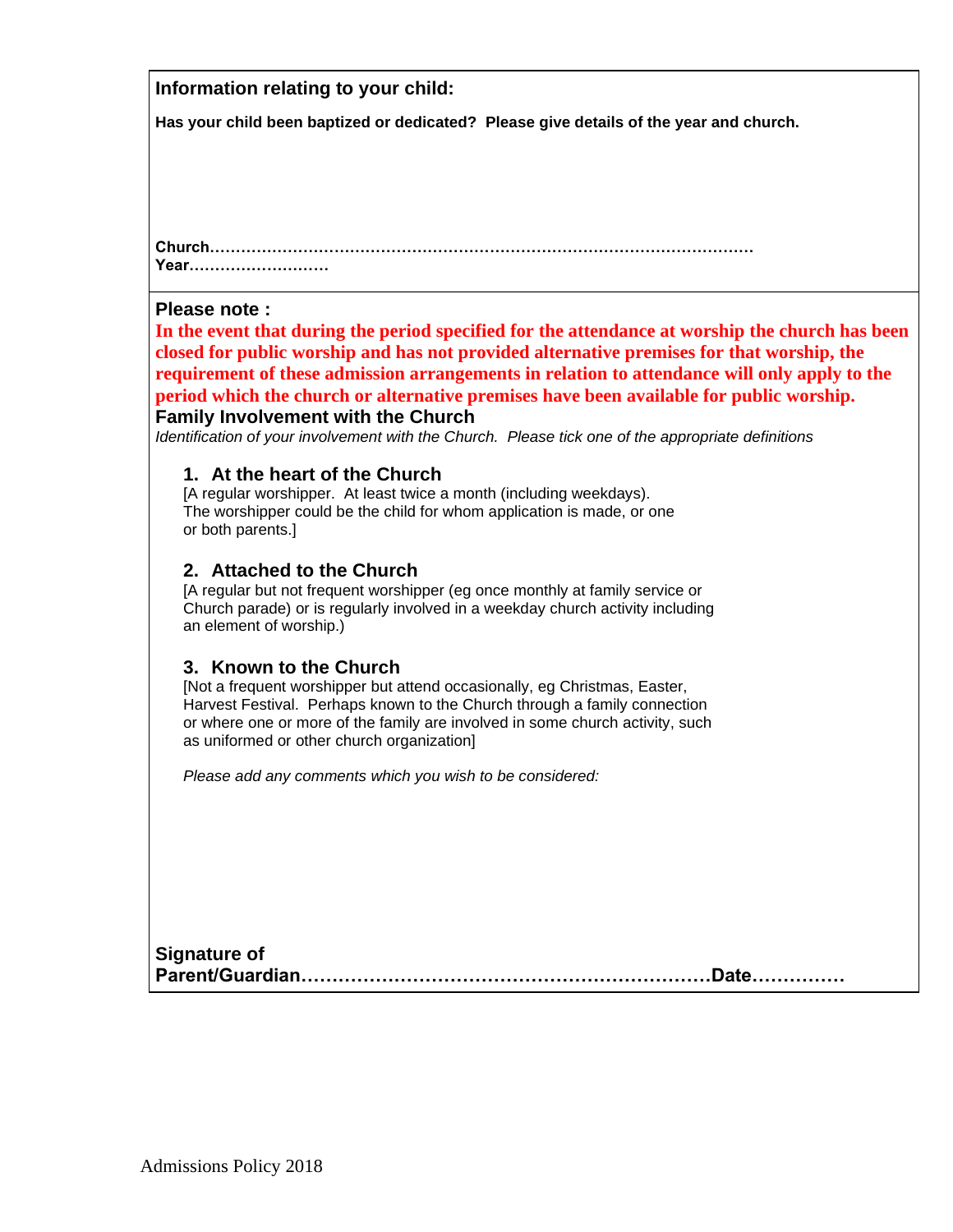|  | <b>Clergy Reference:</b> |
|--|--------------------------|
|--|--------------------------|

How many years have you been responsible for the church usually attended by the applicants?

How many years have the applicants been attending church since your appointment?

Please indicate **YES** in the box which most closely describes your level of support. (And **NO** in the other two boxes):

1. This applicant is at the heart of the church and I unreservedly recommend a church place

2. I fully support this application and can vouch that this applicant is attached to the church

3. I confirm that this applicant is known to the church and I support the application

*Clergy comments:*

### **Signature of Priest/Minister……………………………………………………….Date………………….**

This form should be completed and sent to Cradley CE Primary School